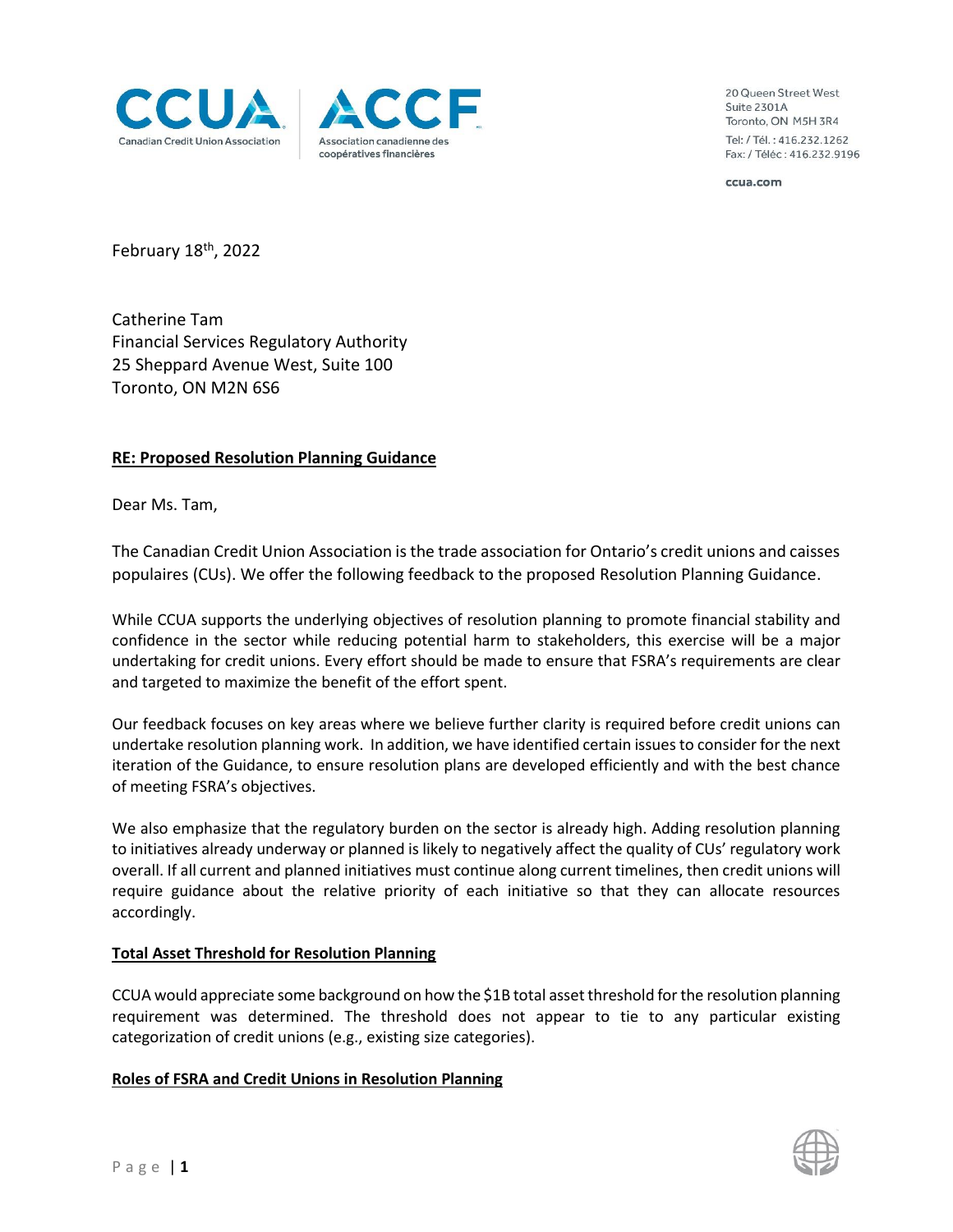The respective roles of FSRA and credit unions in resolution planning will need to be clarified. While it is stated in the Interpretation section that a resolution plan "includes the development of a preferred resolution strategy and an operational plan", the wording remains somewhat ambiguous as to who is meant to develop these, and when. This uncertainty is amplified in the Approach section, which states that while "it is not possible to prescribe in advance the precise course of action to be pursued in executing the resolution strategy, some consideration can be given ahead of time to enhance crisis preparedness through resolution planning".

These are different positions. An open resolution strategy and an operational plan to execute it require a high degree of certainty about the specifics of the resolution strategy in advance. Without such specifics, it is hard to justify the operational changes (e.g., to enhance separability) necessary to make that potential resolution strategy feasible in crisis.

Conversely, if it is the case that it is impossible to prescribe in advance the precise course of action, then there is little justification for undertaking extensive advance planning and operational changes to make a potential course of action feasible.

The latter position, which CCUA wholeheartedly agrees with for the reasons we set out in the following section, seems to be borne out by the requirements of the Approach section. The Approach section does not call for a precise resolution strategy and does not mention an operational plan; instead, it focuses on the provision of mostly existing factual information.

# **Resolution Strategies Cannot Be Reliably Determined Ex Ante**

If resolution planning will be limited to the provision of factual information by credit unions to FSRA to facilitate FSRA's further planning efforts, then CCUA is supportive of this approach, for the following reason:

Our understanding from the guidance is that FSRA is looking for a viable alternative to liquidation and payout of insured deposits. This would be in circumstances where a failed firm either provides a critical function that must continue past the point of non-viability or, by virtue of its size, its failure is likely to result in material disruption to the sector. While this call for an open resolution option makes sense in theory; in practice, planning such a strategy in advance, where the available resolution tools are limited to forced sale or merger, presents serious challenges.

Given the current open resolution tools available, CCUA recommends that FSRA limit ex ante resolution planning requirements for credit unions to providing factual information, taking reasonable steps to remove impediments that would frustrate *any* resolution strategy and providing basic objectives for identified critical functions. Beyond this, the level of uncertainty around the potential causes, objectives and strategies necessary to effect the resolution of a firm in crisis is insurmountable.

For example, a credit union could work to identify and take reasonable steps to remove impediments to the continuity of identified critical functions that would frustrate any attempt at an open resolution (e.g., identification and removal of hard termination triggers in key supplier contracts for critical shared services). However, taking further steps to remove impediments to a particular resolution strategy (e.g., ensuring certain business lines are easily separable) would require knowledge of that strategy in advance. This is not reasonably practicable.

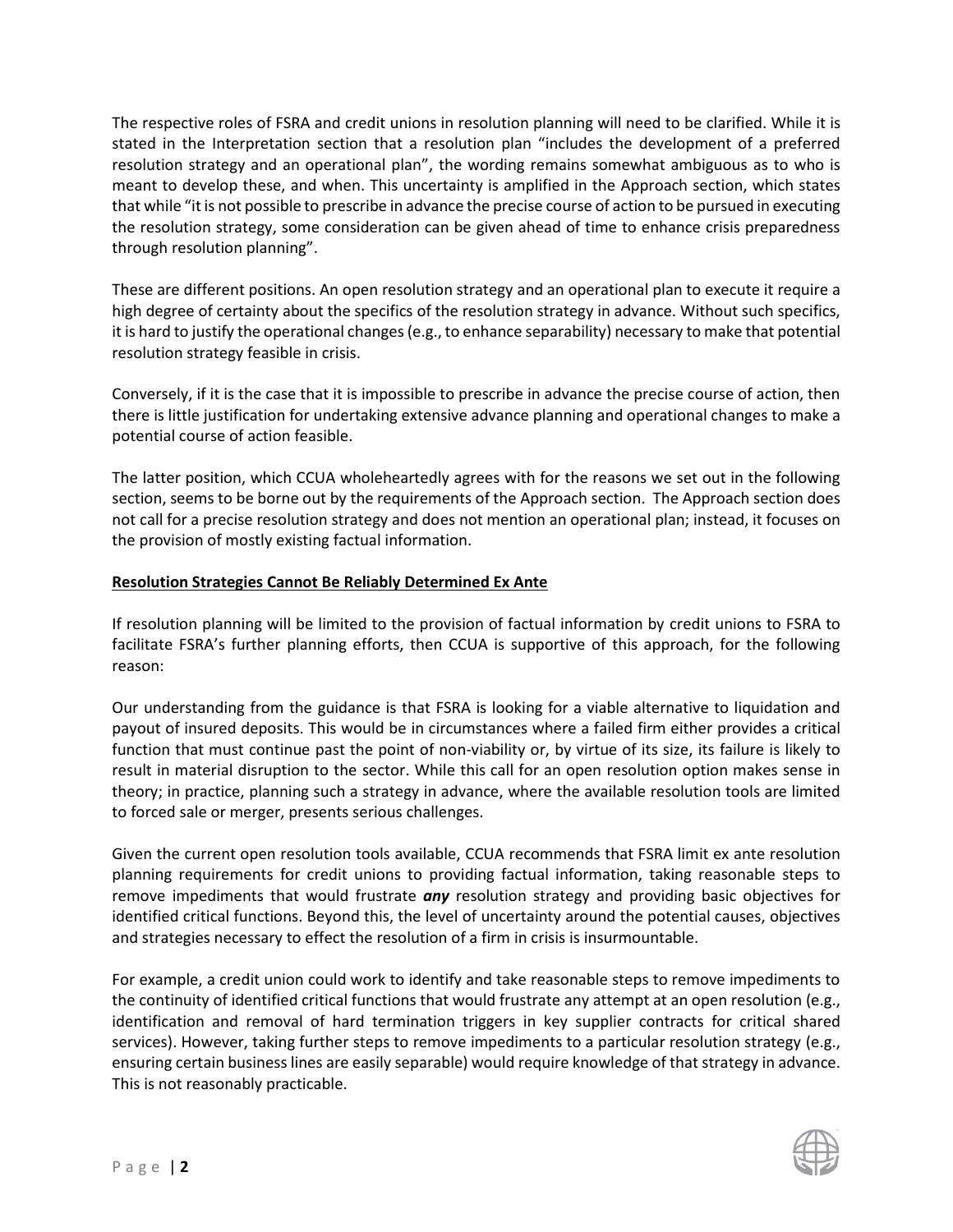In order to devise an appropriate resolution strategy, credit unions would need to accurately predict, in advance:

- The cause of the failure and nature of the environment in which the failure occurred (e.g., systemic or idiosyncratic);
- The balance sheet and the state of its operations at the point of non-viability, including the impact of failed recovery actions;
- The identity and appetite of prospective buyers;
- FSRA's priorities in the above circumstances; and
- The fine details of the use of FSRA's resolution powers.

The odds of predicting all of the above with sufficient accuracy to justify the effort required to plan and operationalize them are miniscule. An attempt to create separate plans to address possible variations on the above is also not practicable given the number of material variables in play.

In any event, to the extent FSRA determines that an ex ante strategy is required, we believe the development of that strategy and the operational planning to support it should remain FSRA's responsibility. FSRA is best placed to estimate what its objectives and priorities are most likely to be in the event a failure and the regulator has the most knowledge about the technical exercise of its resolution powers. Credit unions would support this work through the provision of existing factual information, as discussed above.

Alternatively, if credit unions are to be responsible for devising a resolution strategy and operational plan, they would require a far more detailed understanding of the practical (i.e., operational, legal) aspects of the exercise of FSRA's powers and the relative ranking of its objectives and priorities in resolution. Credit unions would also need to understand FSRA's relevant methodologies for resolution and how it would manage the claims and concerns of creditors, members and other stakeholders.

### **Adopting a Phased In Approach**

As a result of the foregoing, and in order to reduce confusion and ensure that the effort spent by all parties is worthwhile, we recommend a phased approach be adopted.

The sector is currently managing a high volume of regulatory work that is already stretching available resources – also attempting to undertake a full resolution planning exercise, in a single bound, is likely to increase confusion and the chances that credit unions will deliver plans that do not meet FSRA's expectations. Most importantly, planning requirements and objectives tend to evolve as participants in the process learn from the exercise. A phased approach would enable FSRA to learn from each stage of the process and adjust its requirements accordingly.

A phased approach should begin with a joint effort between FSRA and each firm to identify what, if any, critical functions are provided by each firm and before work on resolution planning begins. Ensuring the continuity of critical functions through resolution is a core objective of the exercise: clarity on this point is critical. Further, the complexity of a credit union's plan will stem in part from the number of critical functions identified. Achieving clarity on what constitutes a critical function will reduce confusion and materially reduce the risk of unnecessary work; for instance, where a firm incorrectly identifies functions as critical.

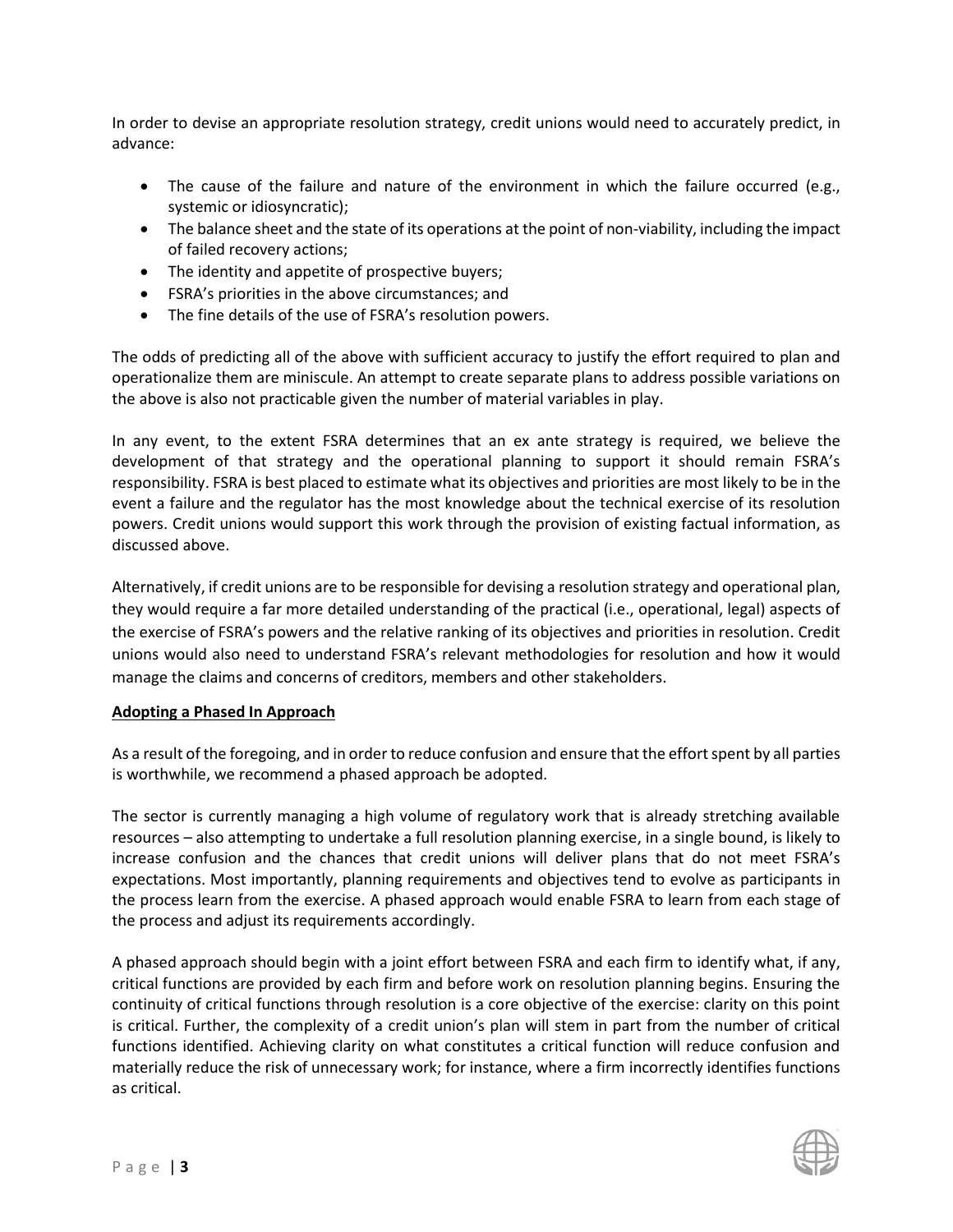CCUA also recommends a more detailed definition of critical functions so that credit unions can devise preliminary lists of potential critical functions for FSRA's review. This definition should include objective measures to enhance accuracy. Where it is agreed that a credit union provides no critical functions, a corresponding reduction in the level of detail and work required by the firm to produce a resolution plan should be acceptable.

Once critical functions are confirmed, in CCUA's view, the remaining components of the resolution plan should be compiled in the order that ensures that the next component is best informed by those that preceded it. Based on the draft guidance, CCUA would recommend the following order:

- 1. Identification and confirmation of critical functions
- 2. Resolution Profile
- 3. External and Internal Dependencies for Operational Continuity
- 4. Funding Sources and Financial Exposures
- 5. Data Capabilities
- 6. Resolution Strategy (i.e., strategic objectives for key components of the CU)\*
- 7. Divestitures\*

Plans to Address Impediments would be a recurring section of the plan, which would detail steps to mitigate impediments identified either by the credit union, or FSRA in its feedback on previous submissions.

\**Please note that CCUA's concerns about the ability to plan effectively in advance still apply. As such, we recommend that Resolution Strategy and Divestitures sections be the final areas of focus and remain FSRA's responsibility based on contribution of factual information from CUs provided in the previous sections*.

Our recommendation would be that each phase be given appropriate time for all parties to understand the requirements, discuss potential issues, circulate drafts and, most importantly, learn from the exercise in order to refine and adjust the next steps.

### **Plan Validation: Table-Top Exercises and Scenarios**

CCUA would appreciate more information about FSRA's plans and expectations for any table-top exercises or simulation scenarios. As set out above, such exercises require information about FSRA's resolution tools, objectives and relative priorities that exceeds CUs' knowledge. The responsibility for undertaking this sort of exercise should lie with FSRA based on existing factual information provided by the sector. Where missing information is identified by FSRA through these exercises, FSRA could then request that firms update their plans to include the missing information in the subsequent planning round.

### **Recovery and Resolution Planning Form Part of a Continuum**

CCUA also recommends that FSRA take every opportunity to reduce duplication of effort between this exercise and the recovery planning exercise, either by permitting a resolution addendum to the recovery planning document where an entity's specific profile merits such accommodation; or at minimum allowing sections that are very similar between recovery and resolution plans to count toward each.